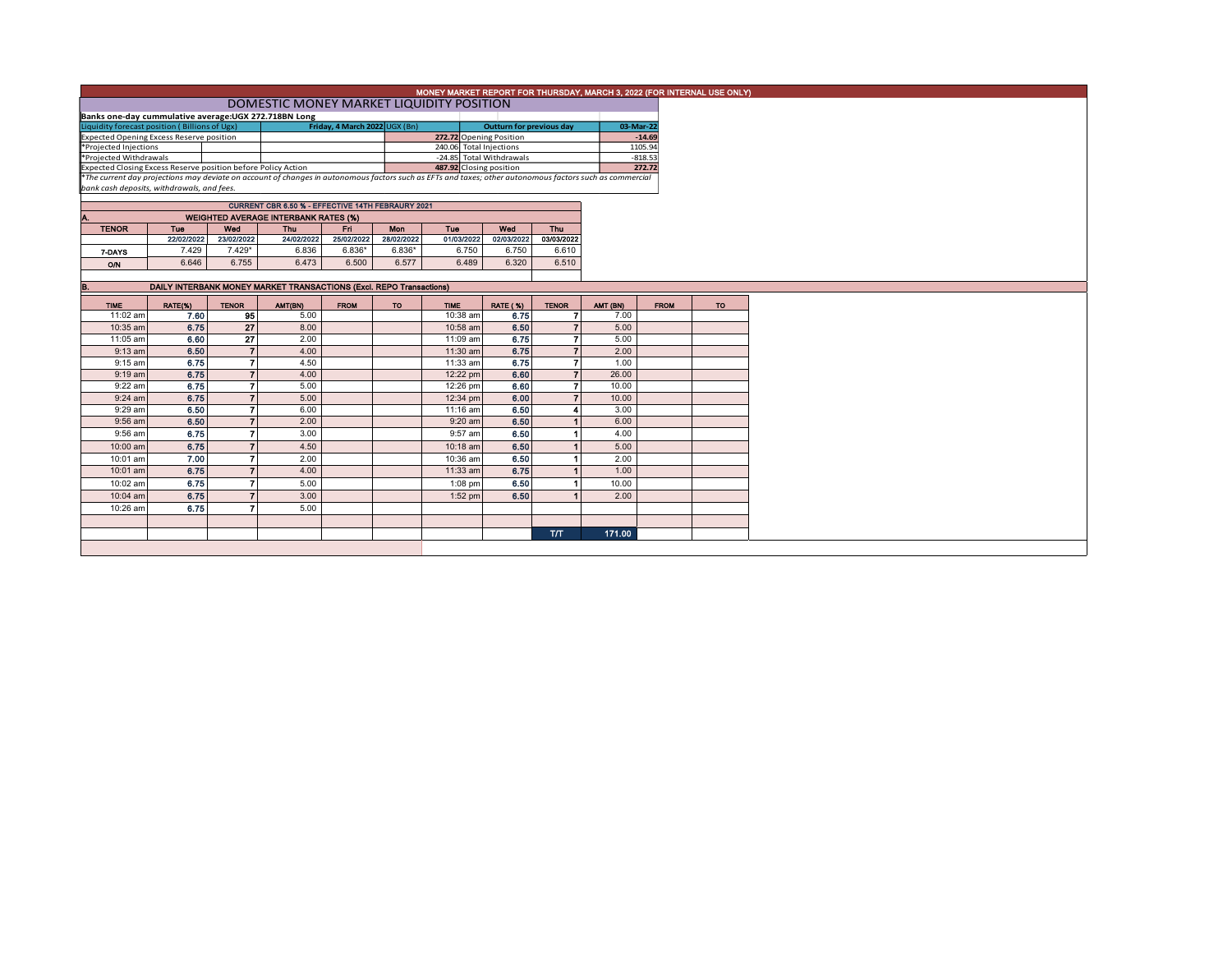| $9.500 -$      |                                                                               |            |            | CBR AND THE 7- DAY WAR INTERBANK RATES |            |            |            |                                                                 |            |            |            |            |            |
|----------------|-------------------------------------------------------------------------------|------------|------------|----------------------------------------|------------|------------|------------|-----------------------------------------------------------------|------------|------------|------------|------------|------------|
| 9.000          |                                                                               |            |            |                                        |            |            |            |                                                                 |            |            |            |            |            |
| 8.500          |                                                                               |            |            |                                        |            |            |            |                                                                 |            |            |            |            |            |
| 8.000          |                                                                               |            |            |                                        |            |            |            |                                                                 |            |            |            |            |            |
| 7.500<br>7.000 |                                                                               |            |            |                                        |            |            |            |                                                                 |            |            |            |            |            |
| 6.500          |                                                                               |            |            | _____ <del>__________</del> _________  |            |            |            |                                                                 |            |            |            |            |            |
| 6.000          |                                                                               |            |            |                                        |            |            |            |                                                                 |            |            |            |            |            |
| 5.500<br>5.000 |                                                                               |            |            |                                        |            |            |            |                                                                 |            |            |            |            |            |
| 4.500          |                                                                               |            |            |                                        |            |            |            |                                                                 |            |            |            |            |            |
| 4.000          |                                                                               |            |            |                                        |            |            |            |                                                                 |            |            |            |            |            |
|                | 14/02/2022                                                                    | 15/02/2022 | 17/02/2022 | 18/02/2022                             | 21/02/2022 | 22/02/2022 | 23/02/2022 | 24/02/2022                                                      | 25/02/2022 | 28/02/2022 | 01/03/2022 | 02/03/2022 | 03/03/2022 |
|                |                                                                               |            |            |                                        |            |            |            |                                                                 |            |            |            |            |            |
|                |                                                                               |            |            |                                        |            |            |            | • Overnight WAR -7-day WAR -CBR rate - Upper bound -Lower bound |            |            |            |            |            |
|                | MONETARY POLICY OPERATIONS MATURITIES PROFILE: (03-MAR- 2022 TO 18-AUG- 2022) |            |            |                                        |            |            |            |                                                                 |            |            |            |            |            |

| <b>DATE</b>                                                               | <b>THUR</b>                                                                                | <b>THUR</b> | <b>THUR</b> | <b>THUR</b> | <b>THUR</b>                              | <b>THUR</b> | <b>THUR</b> | <b>THUR</b> | <b>THUR</b> | <b>THUR</b> | <b>THUR</b> | <b>THUR</b> | <b>TOTAL</b> |  |  |
|---------------------------------------------------------------------------|--------------------------------------------------------------------------------------------|-------------|-------------|-------------|------------------------------------------|-------------|-------------|-------------|-------------|-------------|-------------|-------------|--------------|--|--|
|                                                                           | 10-Mar-22                                                                                  | 17-Mar-22   | 24-Mar-22   | 31-Mar-22   | 07-Apr-22                                | 14-Apr-22   | 28-Apr-22   | 05-May-22   | 12-May-22   | 04-Aug-22   | 18-Aug-22   | 10-Nov-22   |              |  |  |
| <b>REPO</b>                                                               | 394.49                                                                                     |             |             |             |                                          |             |             |             |             |             |             |             | 394.49       |  |  |
| <b>REV REPO</b>                                                           | . .                                                                                        |             |             |             |                                          |             |             |             |             |             |             |             |              |  |  |
| <b>BOU BILL/DEPO A</b>                                                    | 55.60                                                                                      | 27.00       |             | 205.09      | 30.00                                    | 240.07      | 52.02       | 207.05      | 10.09       | 33.00       | 26.60       | 15.00       | 901.51       |  |  |
| <b>TOTALS</b>                                                             | 450.09                                                                                     | 27.00       | . .         | 205.09      | 30.00                                    | 240.07      | 52.02       | 207.05      | 10.09       | 33.00       | 26.60       | 15.00       | 1.296.00     |  |  |
|                                                                           | Total O/S Deposit Auction & BOU Bill balances held by BOU up to 18 AUGUST 2022: UGX 902 BN |             |             |             |                                          |             |             |             |             |             |             |             |              |  |  |
| Total O/S Repo, Reverse Repo, BOU Bill balances held by BOU: UGX 1,296 BN |                                                                                            |             |             |             |                                          |             |             |             |             |             |             |             |              |  |  |
| (EI) STOCK OF TREASURY SECURITIES                                         |                                                                                            |             |             |             | <b>MONETARY POLICY MARKET OPERATIONS</b> |             |             |             |             |             |             |             |              |  |  |

| (EI) STOCK OF TREASURY SECURITIES                                                     |                                       |                |                  |                 | <b>MONETARY POLICY MARKET OPERATIONS</b><br><b>ED</b> |                     |               |            |              |              |  |  |  |
|---------------------------------------------------------------------------------------|---------------------------------------|----------------|------------------|-----------------|-------------------------------------------------------|---------------------|---------------|------------|--------------|--------------|--|--|--|
|                                                                                       | LAST TBIILS ISSUE DATE: 03-MARCH-2022 |                |                  |                 | (VERTICAL REPOS, REV-REPOS & BOU BILL)                |                     |               |            |              |              |  |  |  |
| 6.014.64<br>04/03/2022<br>On-the-run O/S T-BILL STOCKs (Bns-UGX)                      |                                       |                |                  |                 |                                                       | <b>ISSUE DATE</b>   | <b>AMOUNT</b> | <b>WAR</b> | <b>RANGE</b> | <b>TENOR</b> |  |  |  |
| On-the-run O/S T-BONDSTOCKs(Bns-UGX)                                                  |                                       |                | 23,010.08        | 04/03/2022 REPO |                                                       | $04$ -Feb $-$       | 215.50        | 6.500      |              |              |  |  |  |
| TOTAL TBILL & TBOND STOCK- UGX                                                        |                                       |                | 29,024.72        |                 | <b>REPO</b>                                           | 07-Feb-             | 243.00        | 6.500      |              |              |  |  |  |
| O/3=Outstanding                                                                       |                                       |                |                  |                 | <b>REPO</b>                                           | 09-Feb-             | 267.00        | 6.500      |              |              |  |  |  |
| <b>MATURITY</b>                                                                       | <b>TOTAL STOCK</b>                    | <b>YTM (%)</b> | <b>CHANGE IN</b> |                 | <b>BOU BILL</b>                                       | 10-Feb -            | 49.74         | 6.946      |              | 28           |  |  |  |
|                                                                                       | (BN UGX)                              | AT CUT OFF"    | <b>YTM</b> (+/-) |                 | <b>BOU BILL</b>                                       | $10$ -Feb $-$       | 29.68         | 7.103      |              | 56           |  |  |  |
| 91                                                                                    | 106.84                                | 6.501          | 0.000            |                 | <b>BOU BILL</b>                                       | $10$ -Feb $\vert$ - | 203.58        | 7.398      |              | 84           |  |  |  |
| 182                                                                                   | 421.76                                | 8.400          | 0.000            |                 | <b>REPO</b>                                           | $10$ -Feb $-$       | 718.00        | 6.500      |              |              |  |  |  |
| 364                                                                                   | 5,486.03                              | 9.700          | 0.000            |                 | <b>REPO</b>                                           | 11-Feb -            | 133.00        | 6.500      |              |              |  |  |  |
| 2YR                                                                                   | 595.21                                | 11.000         | 1.000            |                 | <b>REPO</b>                                           | $15$ -Feb $-$       | 303.00        | 6.500      |              |              |  |  |  |
| 3YR                                                                                   |                                       | 12.090         | $-1.010$         |                 | <b>BOU BILL</b>                                       | 17-Feb -            | 2.98          | 6.906      |              | 28           |  |  |  |
| 5YR                                                                                   | 1.119.91                              | 14.390         | 1.390            |                 | <b>BOU BILL</b>                                       | $17$ -Feb $-$       | 207.78        | 7.176      |              | 56           |  |  |  |
| 10YR                                                                                  | 10.364.47                             | 14.000         | 0.261            |                 | <b>BOU BILL</b>                                       | 17-Feb -            | 9.92          | 7.353      |              | 84           |  |  |  |
| 15YR                                                                                  | 9,035.22                              | 14.390         | $-1.510$         |                 | <b>REPO</b>                                           | $17$ -Feb $-$       | 404.00        | 6.500      |              |              |  |  |  |
| 20YR                                                                                  | 1,895.27                              | 15.900         | 0.400            |                 | <b>REPO</b>                                           | 28-Feb-             | 431.50        | 6.500      |              |              |  |  |  |
| Cut OFF is the lowest price/ highest yield that satisfies the auction awarded amount. |                                       |                |                  |                 | <b>REPO</b>                                           | 01-Mar              | 258.50        | 6.500      |              |              |  |  |  |
|                                                                                       |                                       |                |                  |                 | <b>BOU BILL</b>                                       | 03-Mar              | 169.09        | 6.998      |              | 28           |  |  |  |
|                                                                                       |                                       |                |                  |                 |                                                       | 03-Mar              | 2.00          | 7.169      |              | 56           |  |  |  |
|                                                                                       |                                       |                |                  |                 | <b>BOU BILL</b>                                       | 03-Mar              | 14.11         | 9.099      |              | 252          |  |  |  |
|                                                                                       |                                       |                |                  |                 | <b>REPO</b>                                           | 03-Mar              | 394.00        | 6.500      |              |              |  |  |  |

WAR-Weighted Average Rate